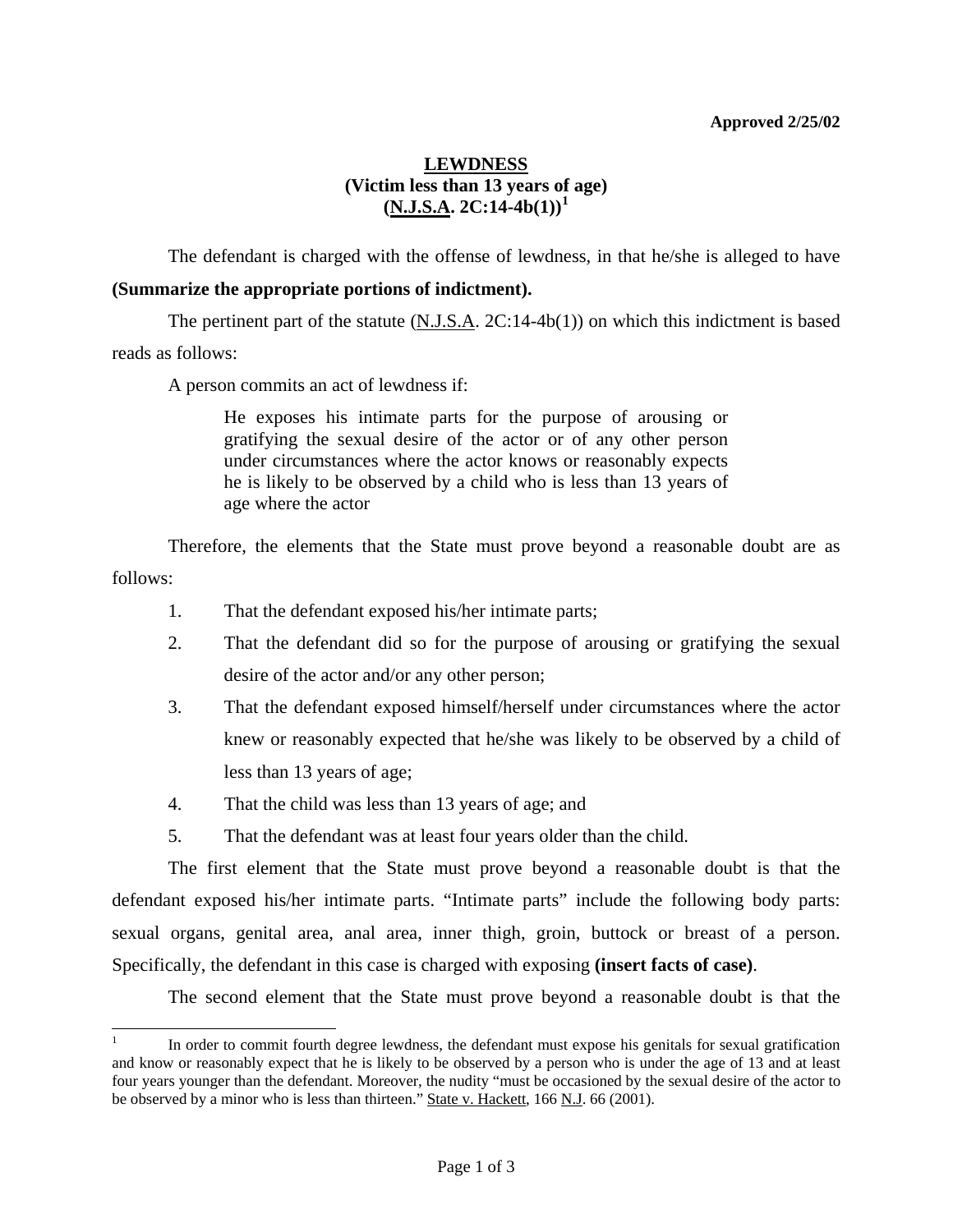defendant acted with the purpose of arousing or gratifying the sexual desire of himself/herself or any other person. **(If charge is related to gratifying another, insert specifically alleged facts).**

 A person acts purposely with respect to the nature of his/her conduct or a result thereof if it is a person's conscious object to engage in conduct of that nature or to cause such a result. A person acts purposely with respect to attendant circumstances if a person is aware of the existence of such circumstances or a person believes or hopes that they exist. One can be deemed to be acting purposely if one acts with design, with a purpose, with a particular object, if one really means to do what he/she does. $<sup>2</sup>$  $<sup>2</sup>$  $<sup>2</sup>$ </sup>

 Purpose is a condition of the mind that cannot be seen and that can often be determined only from inferences from conduct, words or acts. It is not necessary for the State to produce a witness to testify that the defendant stated that he/she acted with a particular state of mind. It is within your power to find that proof of purpose has been furnished beyond a reasonable doubt by inferences that may arise from the nature of the acts and circumstances surrounding the conduct in question. The third element that the State must prove beyond a reasonable doubt is that the defendant knew or reasonably expected that he/she was likely to be observed by a child under the age of 1[3](#page-1-0).<sup>3</sup> Here, the State alleges **(Insert applicable facts)**.

 A person acts knowingly with respect to the nature of his/her conduct or the attendant circumstances if a person is aware that his/her conduct is of that nature, or that such circumstances exist or a person is aware of a high probability of their existence. A person acts knowingly with respect to a result of his/her conduct if a person is aware that it is practically certain that his/her conduct will cause such a result. One is said to act knowingly if one acts with knowledge, if one acts consciously, if he/she comprehends his/her acts.<sup>[4](#page-1-1)</sup>

 Like purpose, knowledge is a condition of the mind that cannot be seen and that can often be determined only from inferences from conduct, words or acts.

The fourth element that the State must prove beyond a reasonable doubt is that the victim

 $\frac{1}{2}$ N.J.S.A. 2C:2-2b(1). 3

<span id="page-1-0"></span>The mental element accompanying the defendant's act is a critical part of this offense. The State must prove beyond a reasonable doubt that the defendant knew or reasonably expected that (he/she) was likely to be observed by non-consenting persons who could be affronted or alarmed. State v. Zeidell, 154 N.J. 417, 430 (1998).

<span id="page-1-1"></span>N.J.S.A. 2C:2-2b(2).